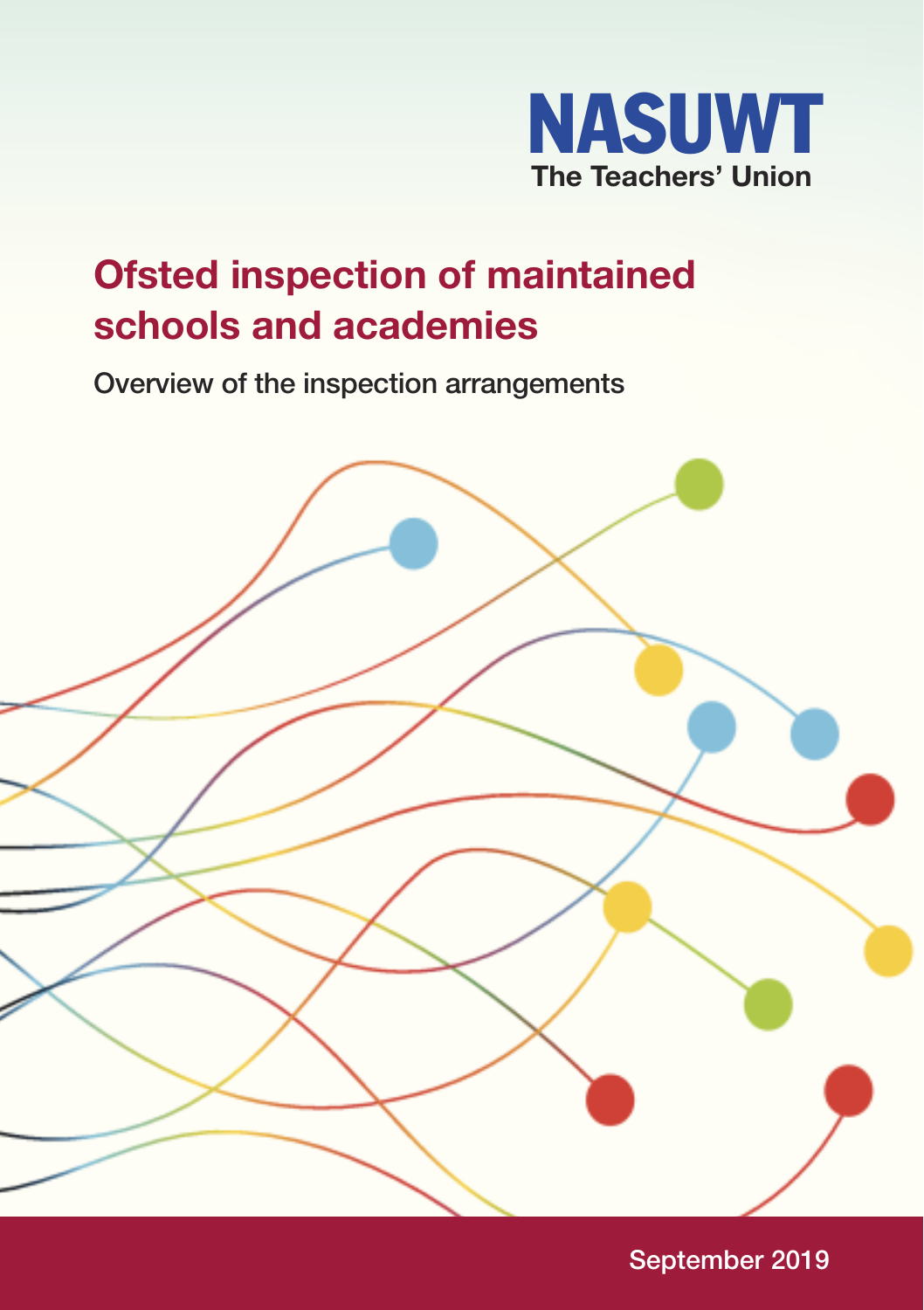# **Introduction**

This guidance is aimed at teachers, school leaders and NASUWT representatives working in maintained schools, academies and free schools who want an overview of the Ofsted inspection arrangements. The guidance explains what inspectors will inspect, how they will inspect, and how they will make judgements and report. It also addresses key questions that teachers have raised about inspection.

The guidance draws from the *Education inspection framework* (EIF), the handbooks for section 5 (SIH) and section 8 (SIH – section 8) school inspection, and Ofsted guidance on inspecting the curriculum and inspecting safeguarding. It also draws from information that Ofsted provided to inspectors in preparation for the new inspection arrangements.

The NASUWT has produced other advice and guidance on inspection:

- *NASUWT Briefing: Changes to Ofsted inspection from September 2019.* This outlines the main changes to inspection; and
- *Ofsted inspection of maintained schools and academies: advice for school leaders, teachers and NASUWT representatives.* This provides detailed references to the EIF, SIH, and SIH – section 8, as well as NASUWT advice on matters related to inspection.

Teachers, school leaders and NASUWT representatives will also find Ofsted's *Clarification for schools* helpful. The NASUWT worked with Ofsted to produce the document which provides facts and challenges myths about inspections.

Links to these publications are provided in the Further Information section at the end of this guidance.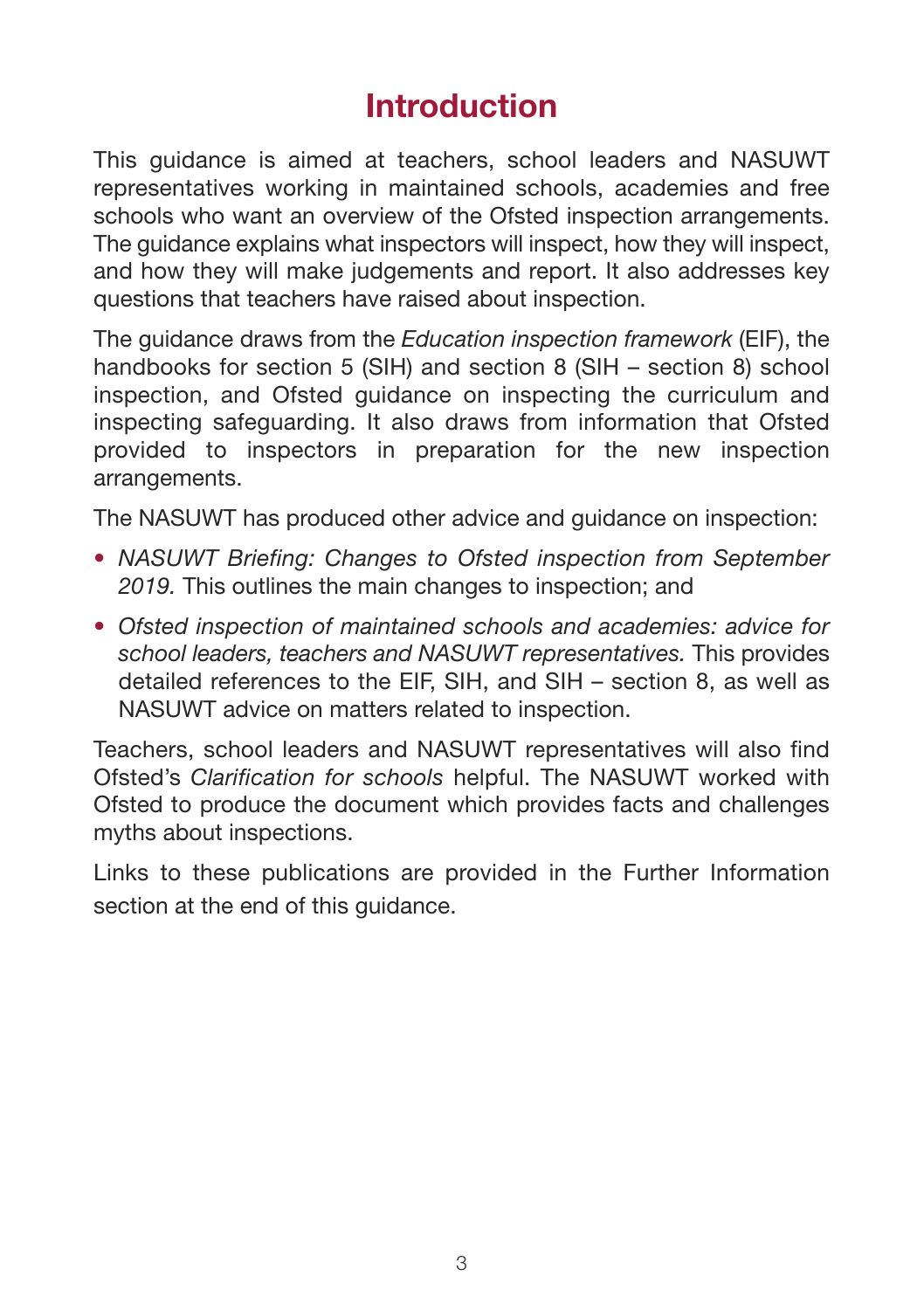# **The inspection process**

#### **Types of inspection**

Ofsted undertakes a range of inspections of schools. This guidance focuses on **routine (section 5) inspections** and **focused (section 8) inspections** of schools that have been judged 'good' (or 'good' or 'outstanding' in the case of schools that are not exempt from inspection).

#### **Focus of inspection**

Inspectors will focus on four key areas:

- quality of education;
- behaviour and attitudes:
- personal development: and
- leadership and management.

Inspectors will pay particular attention to the quality of education.

In routine inspections, inspectors will also look in detail at the three other key areas. In focused inspections, inspectors will focus on specific aspects of behaviour and attitudes, personal development, and leadership and management.

# **What will Ofsted inspect?**

#### **Quality of education**

Inspectors will pay particular attention to the quality of education provided to all pupils in the school, including pupils with special educational needs and disabilities (SEND). They will look for evidence that the curriculum is broad and ambitious for all pupils and that it is not being narrowed for particular groups of pupils. They will also look at subject content and how that is sequenced across a key stage or phase. Further, inspectors will look at how what is taught in a subject, key stage or phase links to what was taught before and to how it prepares pupils for the next stage of education, training or work.

Inspectors will consider how the curriculum is implemented. This includes looking at how a lesson that is being taught fits into the sequence of learning.

Inspectors will look at how assessment is used, including considering whether this supports teaching of the curriculum. Inspectors will also look for evidence that assessment arrangements do not substantially increase teachers' workload.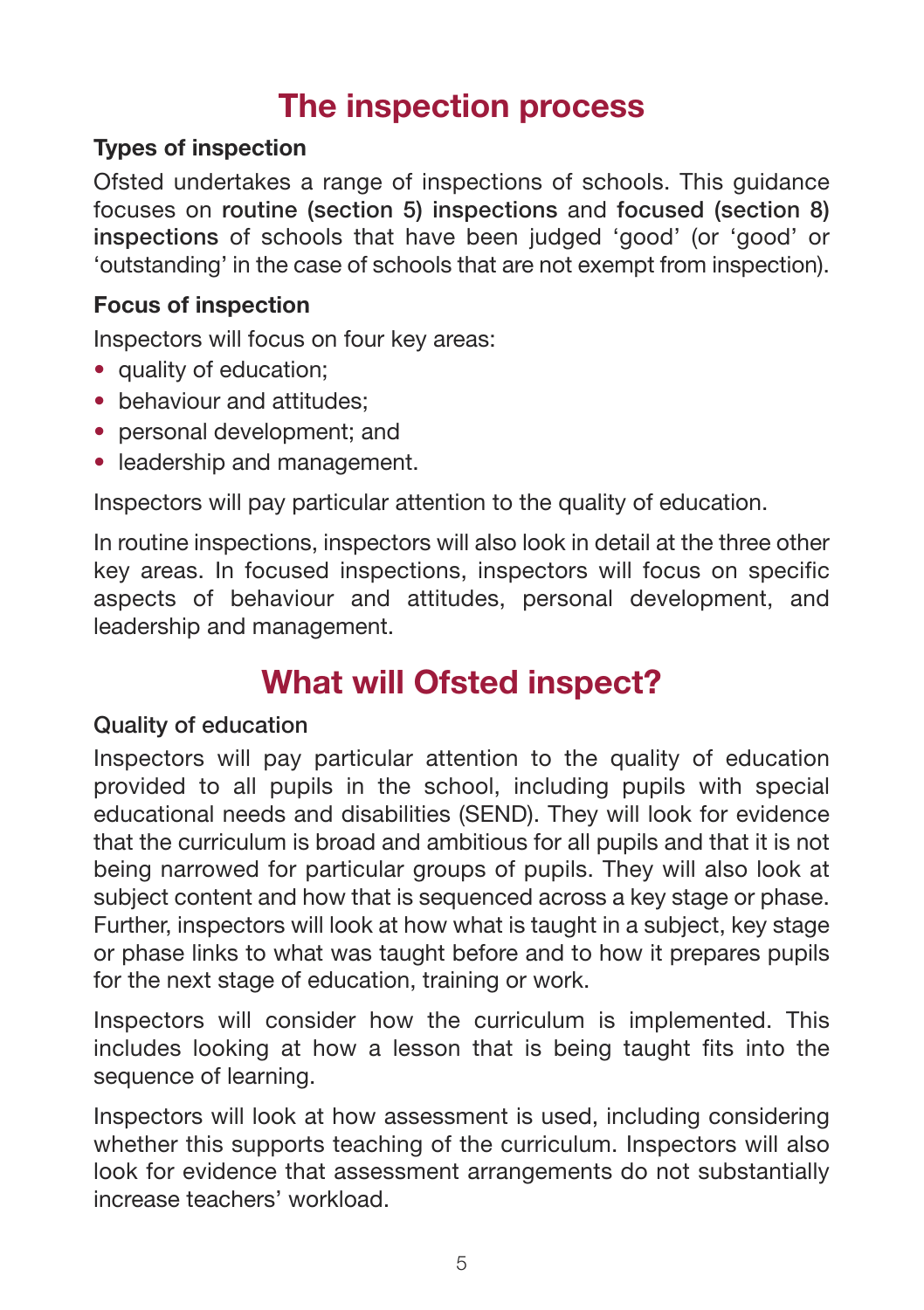Inspectors will consider whether teachers have good knowledge of the subjects they teach. They will also consider whether leaders enable teachers to improve their subject and pedagogical content knowledge. They will pay particular attention to how leaders support teachers who are teaching outside their area of expertise.

Inspectors will look at the outcomes that pupils achieve as a result of what they have learned. This will include considering how well pupils are prepared for the next stage of education.

### **Behaviour and attitudes**

Inspectors will consider whether the school has high expectations for pupil behaviour and conduct and whether the expectations are applied consistently and fairly. Inspectors will also consider whether leaders, staff and pupils create an environment in which **bullying is not tolerated**. They will look for evidence that the school **does not tolerate low-level disruption**.

Ofsted acknowledges that a school is likely to experience some low-level disruption and that incidents of harassment, bullying and discrimination may occur in any school. Inspectors will look to see whether a school deals with any incidents of harassment, violence, bullying, aggression, discrimination and use of derogatory language quickly and effectively so that they do not escalate.

Inspectors will look at the use of permanent, fixed-term and internal exclusion, as well as at pupils' attendance and punctuality. They will consider whether behaviour and attendance policies are clear and applied consistently and fairly by all staff.**<sup>1</sup>**

#### **Personal development**

Inspectors will make a judgement about the quality of the school's provision to promote pupils' personal development. They will **NOT** make a judgement about the impact of the school's provision on pupils' personal development. This recognises that other factors will influence a pupil's personal development.

Inspectors will consider the extent to which the curriculum provides for pupils' broader development and whether the school's work to enhance pupils' spiritual, moral, social and cultural (SMSC) education is of a high quality.

**<sup>1</sup>** Schools should refer to the NASUWT's guidance on developing a behaviour policy and reviewing behaviour management procedures.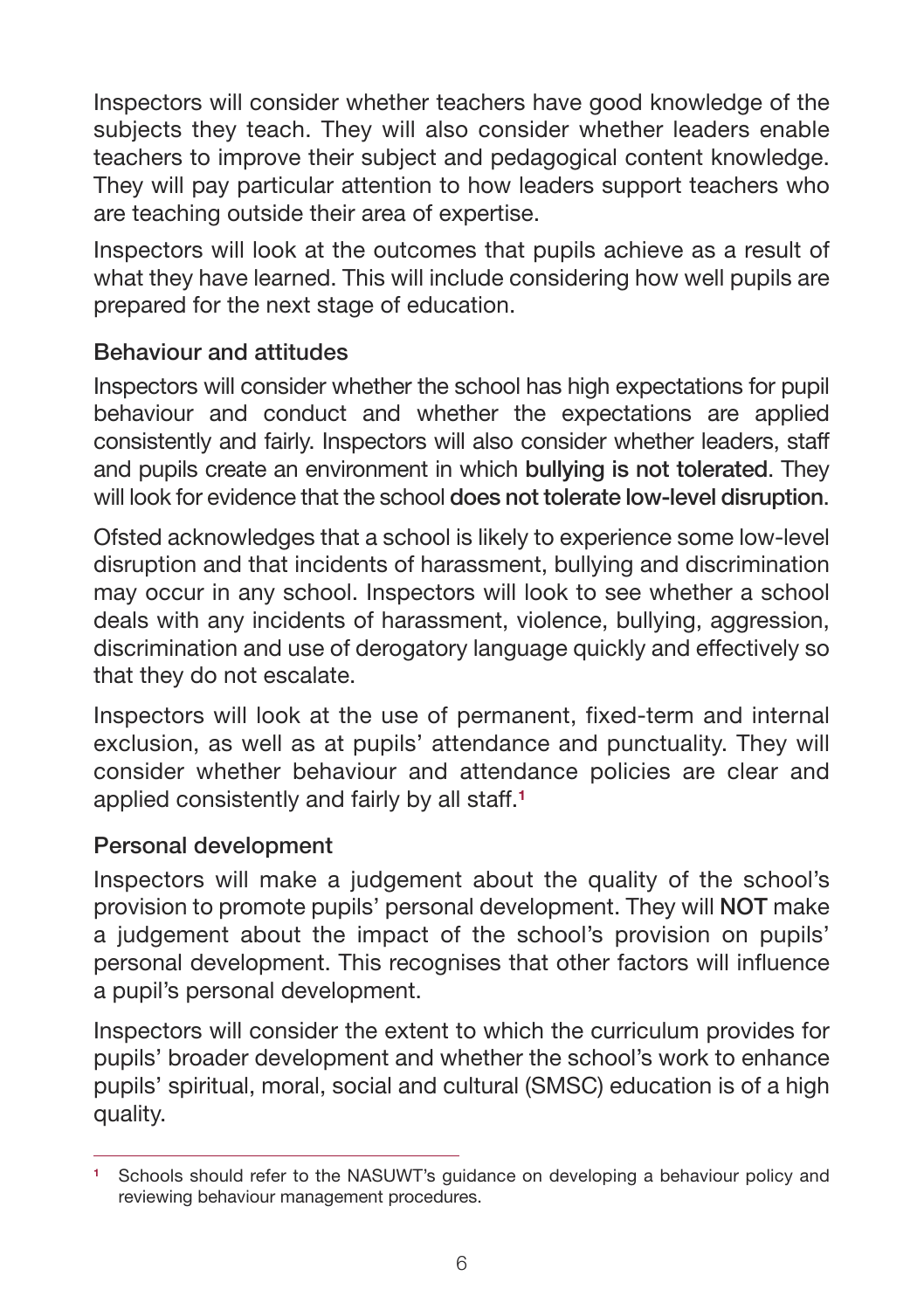From September 2020, inspectors will consider whether the school is meeting its statutory obligations in respect of teaching relationship and sex education (RSE).

Inspectors will consider the quality of careers information, education, advice and guidance. They will consider pupils' understanding of equality, including protected characteristics and how equality and diversity are promoted. Inspectors will also consider how leaders promote British values.**<sup>2</sup>**

### **Leadership and management**

In focused inspections, inspectors will **focus on safeguarding, workload, and gaming and 'off-rolling'**. Inspectors will also look at these issues in routine inspections.

Inspectors will consider leadership and management when they inspect the other key judgement areas. For example, they will consider whether leaders and managers plan the curriculum so that it is broad and ambitious for all pupils, and whether continuing professional development (CPD) for teachers is aligned to the curriculum so that they are able to deliver better teaching for pupils.**3** This will be examined in greater detail in routine inspections.

# **How will Ofsted inspect?**

Under the new arrangements, inspectors will undertake observations and collect other evidence about what is happening in the school. They will examine the evidence to identify possible patterns and potential issues. Inspectors will consider whether what they see is common or systemic practice.

Inspectors will be particularly interested in how the various elements of provision connect together. Inspection judgements will be about the quality of provision and practice across the school, and **NOT** about individual elements such as the lessons, subjects or departments visited.

# **How will Ofsted inspect the quality of education?**

Inspectors will collect evidence about pupils' progress through the curriculum, particularly on: how the curriculum is sequenced; how the

<sup>&</sup>lt;sup>2</sup> Schools may find the NASUWT's quidance on Universal Values and the Prevent strategy helpful when addressing pupils' personal development.

**<sup>3</sup>** Teachers should refer to the NASUWT's guidance, *Taking control of your performance management*.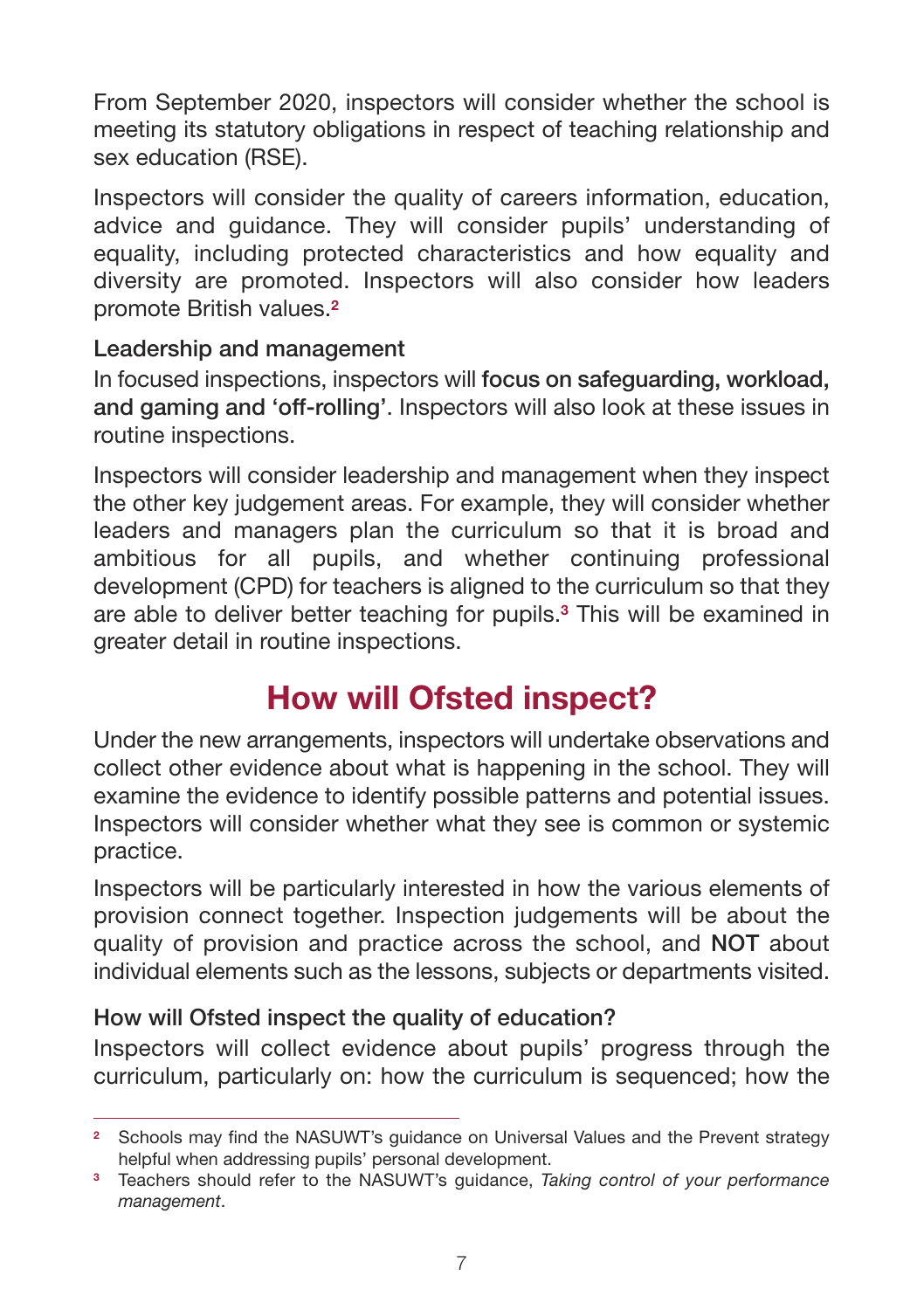curriculum builds on previous learning (in the class and lower down the school); and how it prepares pupils for the next stage of education, training or work.

There are three stages to the inspection of quality of education: **top level view**; **deep dives**; and **connecting the evidence**.

#### **Top level view**

Inspectors will speak to school leaders and those responsible for organising the content and sequencing of the curriculum (this is likely to be heads of departments, subject and curriculum leads) to get an overview of the vision for the curriculum, and how it is designed and sequenced so that new knowledge and skills build on what has been taught before and enables pupils to work towards clearly defined end points.

Inspectors should work with school leaders to identify and agree which subjects will be included in the deep dives. In primary schools, inspectors will always undertake a deep dive of reading.

#### **Deep dives**

There are six elements to deep dives: discussion with senior leaders; discussion with curriculum leaders; discussion with pupils; discussion with teachers; scrutiny of pupils' work; and visits to a connected sample of lessons.

Inspectors will identify a sample of pupils for each deep dive. The sample is likely to include disadvantaged pupils and pupils with SEND. Inspectors will scrutinise pupils' work books or equivalent, and they will talk to pupils about their experiences and what they have learned.

In routine inspections, inspectors will conduct four to six deep dives of curriculum subjects. Inspectors are likely to undertake fewer deep dives in focused inspections, particularly when inspecting small primary schools.

Inspectors will usually target two year groups for each deep dive subject. However, they will be looking at the curriculum, teaching and learning for that subject across the whole school, including early years and the sixth form as appropriate.

Inspectors will visit lessons as part of the deep dive. However, Ofsted stresses that inspectors are not inspecting the lesson or the teacher. Instead, the focus is on how the curriculum is implemented, including where the lesson fits into the sequence of lessons and the broader curriculum. Inspectors will work alongside school leaders so that leaders can tell them and show them what is happening.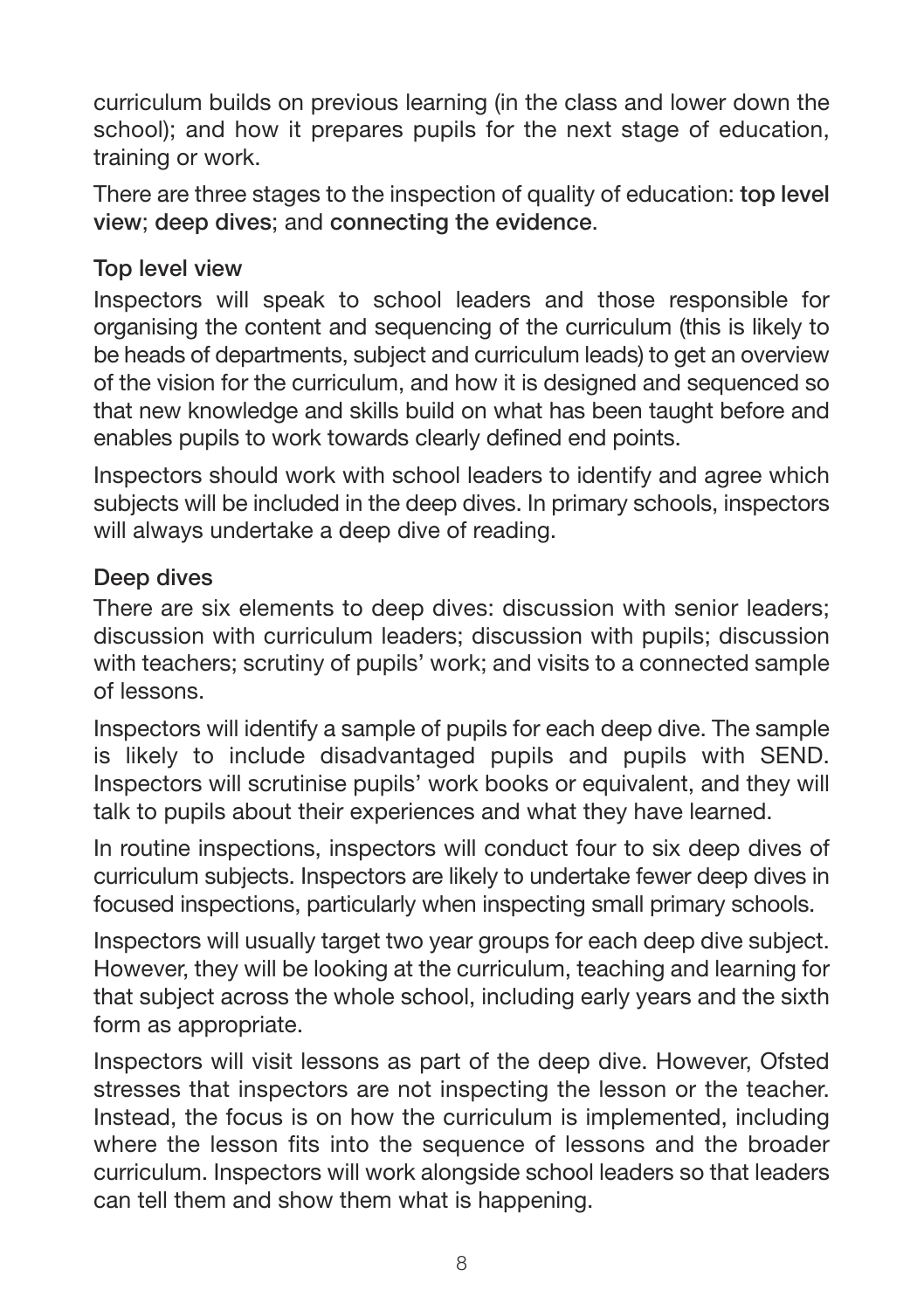Inspectors will talk to teachers about the lessons they visit and the pupils they are sampling, including pupils with SEND. They may ask whether the teacher is aware of what happened in the subject the previous year and what will happen next. Inspectors will be likely to ask about the teacher's use of assessment and how this informs teaching and learning. They will also consider whether assessment is proportionate or creates additional workload for teachers.

Inspectors should consider where the teacher they are talking to sits within the school staffing structure and how they are being supported and developed, particularly if they are teaching a subject outside their area of expertise.

#### **Connecting the evidence**

Inspectors will use the evidence to look for patterns. They will form hypotheses that can be tested during the inspection. Inspectors will triangulate the different evidence in order to establish what is systemic. Final judgements will be about the quality of education across the school and not about subjects observed.

Inspectors will look at national-level data about pupils' performance and progress. Inspectors will NOT look at school-level data. However, they may discuss how the school collects and uses such data.

#### **How will Ofsted inspect behaviour and attitudes?**

Inspectors will look for patterns in pupil behaviour. They will look at how the school manages behaviour, including what leaders do to promote positive behaviour and prevent poor behaviour from spreading, what leaders do to protect and support pupils and staff, and whether the behaviour policy is followed consistently and fairly. Inspectors will consider whether a school complies with equalities legislation, including whether it makes reasonable adjustments for pupils with disabilities.

Inspectors will gather evidence from meetings and discussions with school leaders, governors, teachers, support staff and pupils.

Inspectors will speak to a sample of staff who are most likely to be affected by challenging behaviour, such as trainees, cover supervisors, newly qualified teachers (NQTs) and catering staff. They will also speak to groups of pupils, including those who are more likely to experience bullying, and those pupils who have been subject to behaviour sanctions.

Inspectors will observe the behaviour and attitudes of pupils during the inspection, while they are on lesson visits, in the playground and around the school.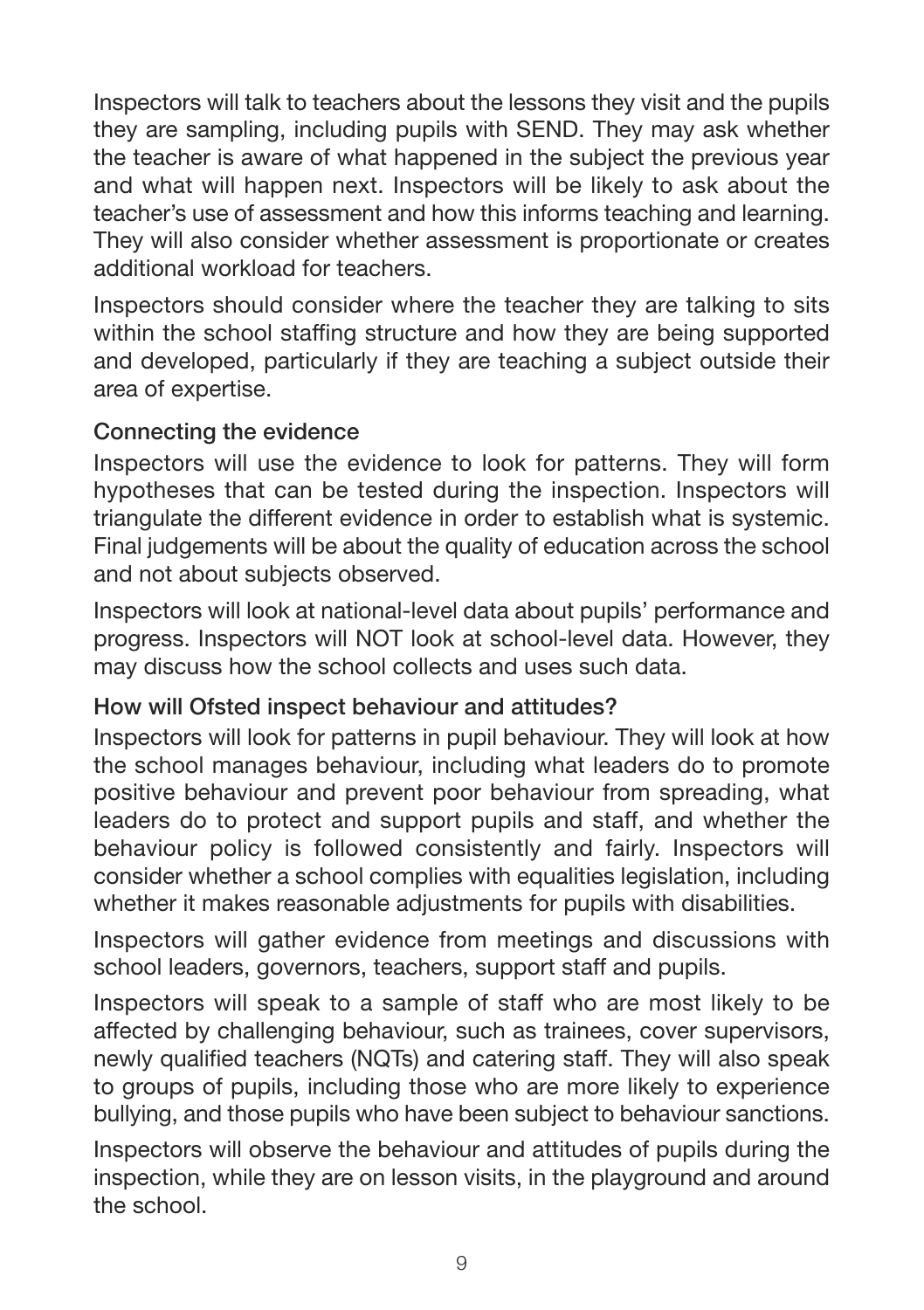Inspectors will gather evidence from school policies and from schoollevel and national data (for example, data on attendance and exclusions, staff and pupil surveys and Parent View).

Inspectors will triangulate the different sources of evidence to form a picture about behaviour and attitudes across the school.

#### **How will Ofsted inspect personal development?**

Inspectors will consider the range of provision to promote pupils' personal development. They will be particularly interested in whether all groups of pupils can access that provision and about the steps that are taken to ensure that disadvantaged pupils, including pupils with SEND, have access to opportunities.

As for the inspection of behaviour and attitudes, inspectors will use a variety of strategies for gathering evidence about provision for pupils' personal development. This includes: observing what happens during inspection; examining school policies; and speaking to leaders, teachers and groups of pupils about their experiences and practices in the school. Inspectors will triangulate the evidence to form a judgement about the quality of provision for all pupils, including disadvantaged pupils.

# **How will Ofsted inspect leadership and management?**

Inspectors will draw on evidence from surveys, including the staff and pupil online surveys which are issued when the school is notified of the inspection.

Inspectors will gather evidence about leadership and management throughout the inspection. They will speak to school leaders before and during the inspection. They will also involve the headteacher in discussions and decisions about what will be inspected.

Inspectors will triangulate what leaders and managers tell them against other sources of evidence. So, for example, inspectors will look at: what leaders tell them about the vision for and sequencing of the curriculum; the use of assessment; how teachers' workload and wellbeing are managed; evidence from discussions with teachers (such as their understanding of how the curriculum is planned and sequenced, and how they are supported and developed); observation of how the curriculum is being taught in classrooms; and what pupils say and demonstrate they know and can do.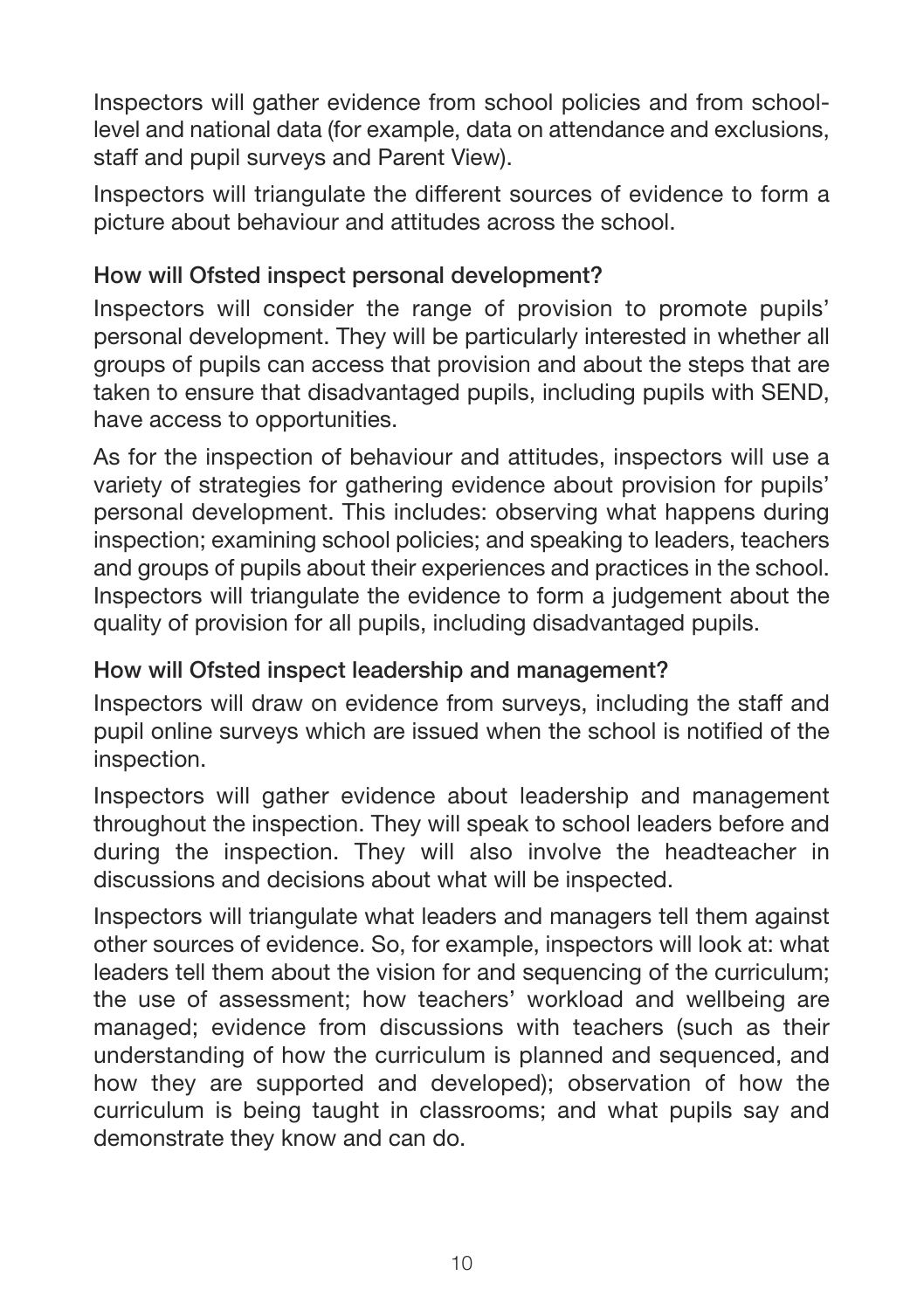### **How will Ofsted judge and report inspections?**

In routine inspections, inspectors will provide a grade for each of the key areas and a grade for overall effectiveness. They will also provide a separate grade for early years or sixth-form provision if the school has this provision.

In focused inspections, inspectors will not grade provision separately, but will report that the provision remains 'good' (or 'good' or 'outstanding' in the case of non-exempt schools).

Inspection reports are written primarily for parents. The first two sections of the report respond to the questions: 'What is it like to attend this school?' and 'What does the school do well and what does it need to do better?' The final section of the report is written for the school or appropriate body and addresses the question: 'What does the school need to do to improve?'

Inspectors will report on the quality of provision across the school. In the case of the quality of education judgement, therefore, inspection judgements will relate to the whole curriculum, not just the subjects examined in deep dives.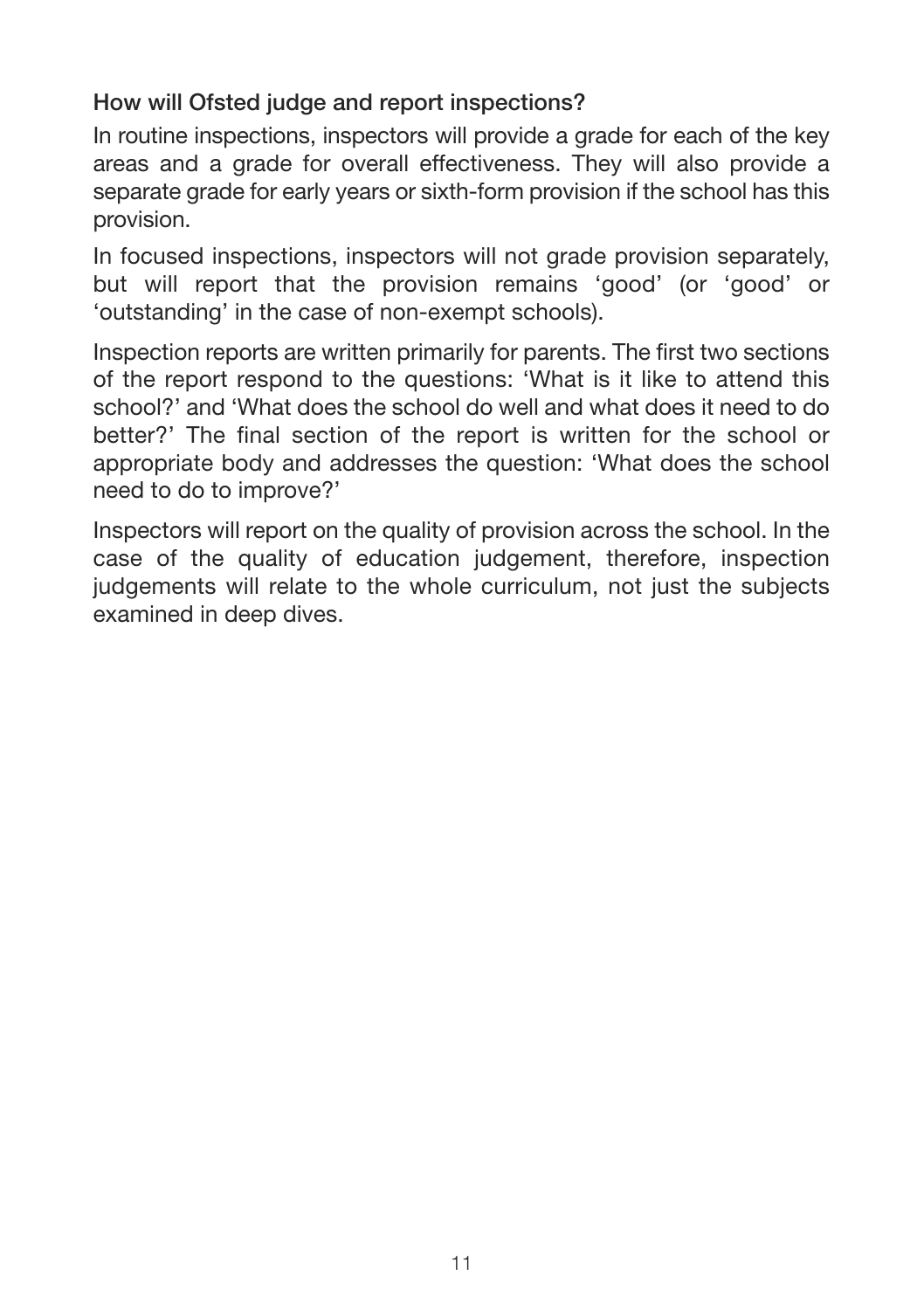# **Q&A about inspection**

#### **1. What view will inspectors take of the way in which schools manage teachers' workload and wellbeing?**

Failure to manage teachers' workload and wellbeing effectively is likely to have an adverse impact on the inspection outcome. Guidance on focused inspections states that: 'where the lead inspector has serious concerns about workload and bullying or harassment of staff, the inspection will be converted to a section 5 inspection'.**4** Also, in routine inspections, a school cannot be graded 'outstanding' and may not be judged 'good' if it is not taking appropriate action to identify and address staff workload and wellbeing.**<sup>5</sup>**

Ofsted will use its quality assurance and evaluation processes to monitor how staff wellbeing is picked up in inspections.**<sup>6</sup>**

The Health and Safety Executive's (HSE's) Stress Management Standards will help schools to identify and address the issues that impact adversely on workload and wellbeing. The NASUWT strongly recommends that schools adopt the standards.**7** School leaders should familiarise themselves with the standards and contact the NASUWT for further advice and support about implementing the standards in their school.

Teachers and school leaders should contact the NASUWT for advice if their workload is unmanageable and the school or multi-academy trust (MAT) is failing to address their workload and wellbeing.

#### **2. Will inspectors only judge the workload and wellbeing of teachers and support staff?**

Inspectors will judge the workload and wellbeing of all staff. However, they will take account of evidence which shows, for example, that occupational wellbeing is highest among senior leaders and lowest among teachers.**8** Ofsted also notes that teachers and school leaders report very heavy workloads and that this impacts on work-life balance and on retention.**<sup>9</sup>**

**<sup>4</sup>** SIH – section 8, paragraph 64.

**<sup>5</sup>** SIH, paragraph 275.

**<sup>6</sup>** Ofsted (July 2019), *Teacher well-being at work in schools and further education providers.*

**<sup>7</sup>** Available at: **www.hse.gov.uk/stress/standards/** (accessed 27 June 2019).

**<sup>8</sup>** Ofsted, pages 17-21.

**<sup>9</sup>** Ofsted, pages 24-28.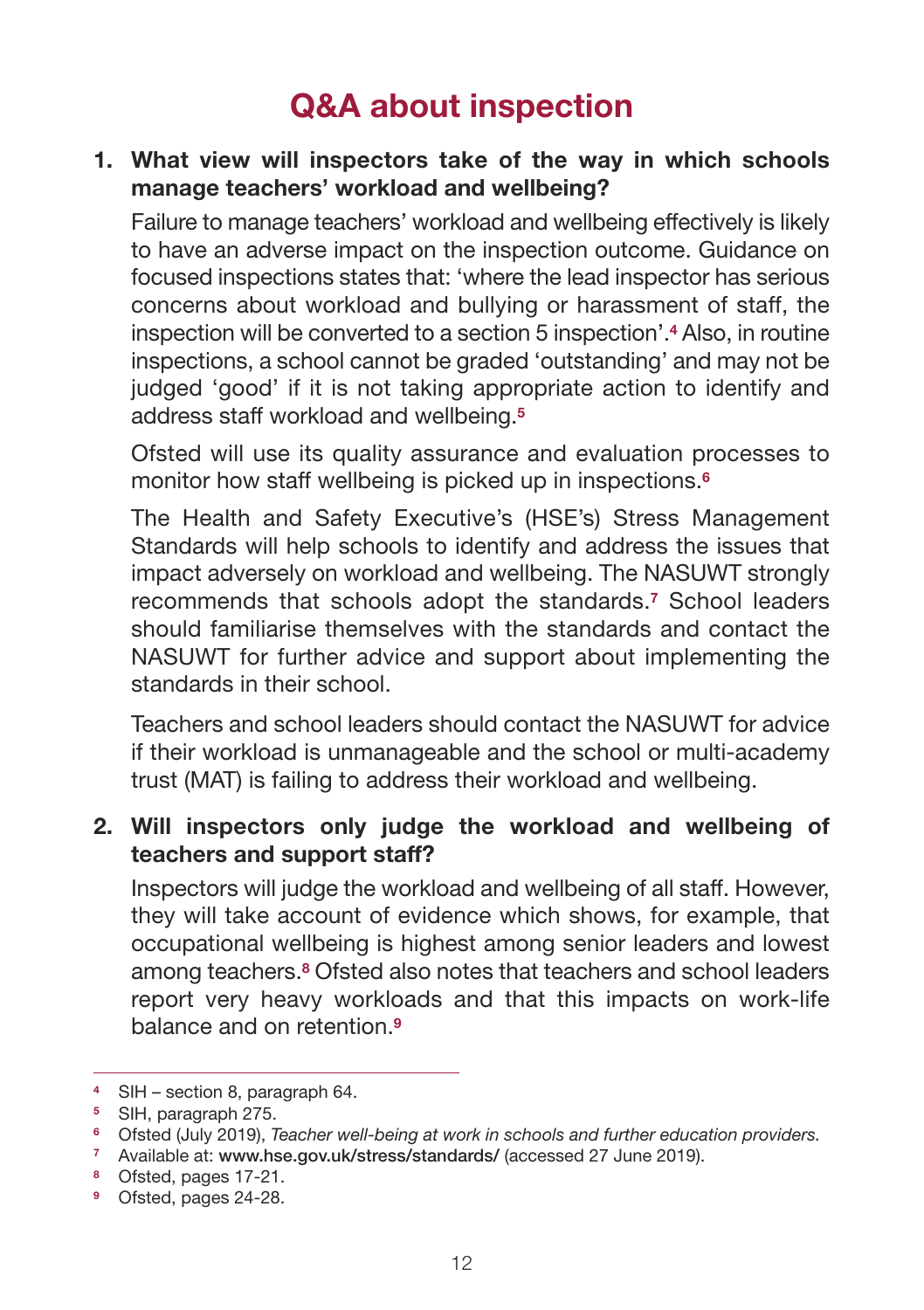Schools need to ensure that they identify and address the workload of all staff. This includes looking at arrangements for assessment, data collection and analysis, and planning and preparation.

- **3. Will it be more difficult for schools to be judged 'outstanding'?** Ofsted has stated that the 'outstanding' judgement should only be used for exceptional performance. A school will only gain 'outstanding' for overall effectiveness if the judgements for each key area are 'outstanding'. To gain 'outstanding' for a key area, schools will need to meet all the criteria for 'good' consistently and securely and meet each criterion for 'outstanding'. This means that a school that does not identify and take action to identify staff workload and wellbeing cannot be graded 'outstanding'. It also suggests that it will be more difficult for schools to gain an 'outstanding' judgement in the future.
- **4. How will inspectors determine whether the curriculum is broad and balanced and ambitious for all pupils?**

Inspectors will use the national curriculum to judge breadth and balance. While academies are not required to follow the national curriculum, inspectors will use it as a guide and expect an academy to demonstrate that their curriculum is of similar breadth.

Inspectors will evaluate the impact of the curriculum on disadvantaged pupils, including pupils with SEND. They will consider the extent to which the school's provision meets the needs of different pupils. They will want to see that disadvantaged pupils, including pupils with SEND, do not receive a reduced curriculum. They will also want to see that the curriculum is successfully adapted, designed or developed to enable pupils with SEND to develop their knowledge and skills, and to apply what they know and can do with increasing fluency and independence.

# **5. Are deep dives subject inspections?**

Deep dives are not subject inspections. While inspectors will usually undertake deep dives of four to six subjects, they will use evidence from the deep dives to form hypotheses that they will test in order to make more general judgements about the whole curriculum and the quality of teaching and learning across the school.

#### **6. Will the new inspection arrangements place additional burdens on curriculum and subject leads?**

Inspectors will want to speak to the person who is responsible for organising the content and sequencing of the curriculum subject that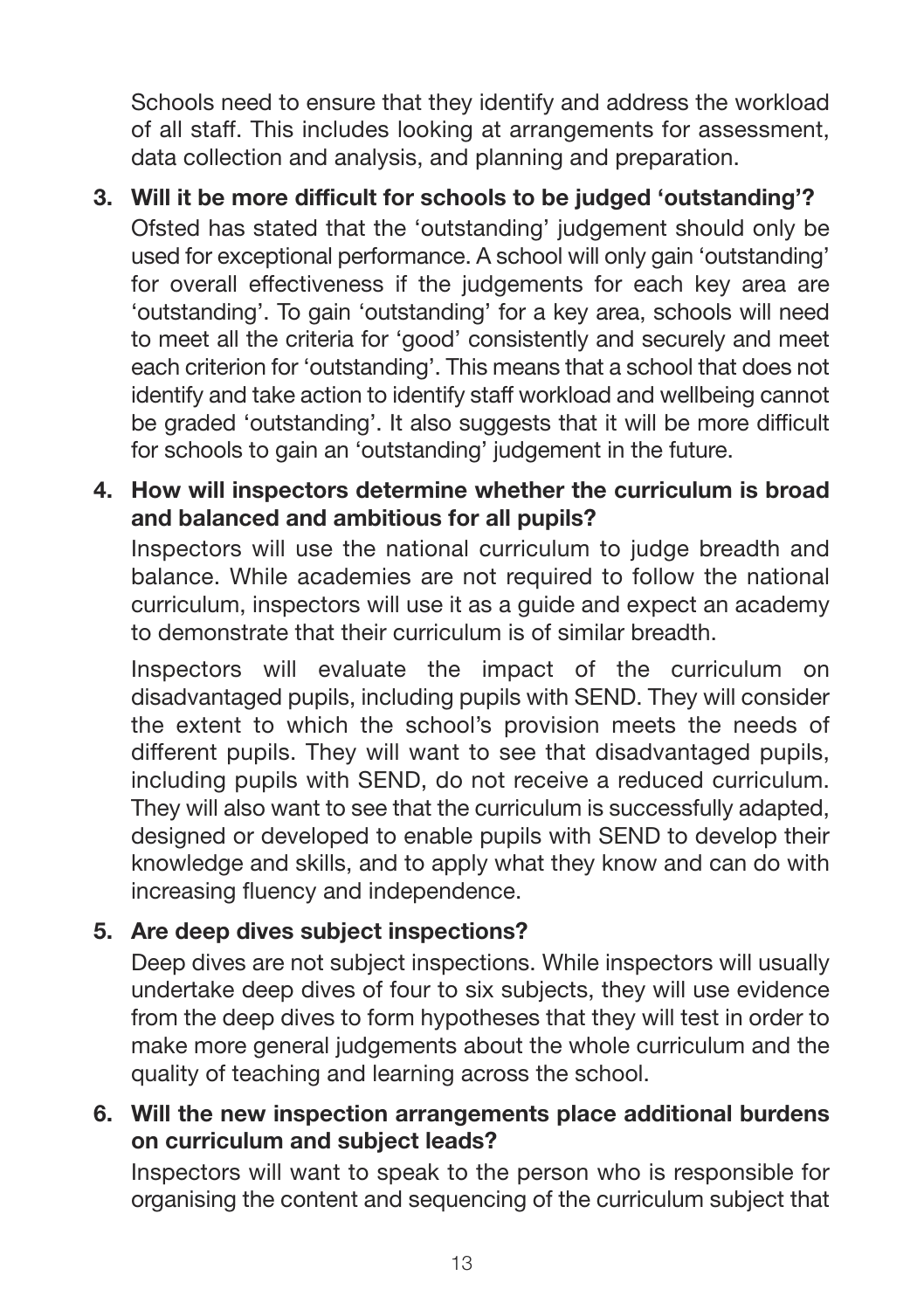they are focusing on. This may mean that inspectors should speak to a senior leader rather than the person nominated as the subject lead.

Inspectors should take account of the school's context, meaning that the expectations of curriculum or subject lead in a large secondary school will be different from those in primary schools and/or small schools.

Ofsted says that inspectors need to be mindful of individual circumstances and it will be appropriate for an inspector to ask a curriculum or subject lead about the support that senior leadership is providing to enable them to fulfil their role.

Teachers must be given appropriate time to undertake curriculum and subject leadership responsibilities. Teachers taking on additional responsibilities for the curriculum must receive a Teaching and Learning Responsibility (TLR) payment or be on the leadership pay range.

Inspectors will consider teachers' workload and are likely to make a negative judgement about leadership and management if workload issues are not identified and managed well.

Teachers and NASUWT representatives should contact the NASUWT if their school is not implementing the advice or if they believe that inspectors have unrealistic expectations of subject or curriculum leads.

#### **7. Inspectors are inspecting my subject. What should I expect?**

Inspections of the quality of education involve three elements: top level view, deep dive, and bringing things together. Deep dives focus on particular subjects.

Inspectors will gather a range of evidence about a subject. This includes evidence from school leaders, curriculum and subject leaders, teachers and pupils. Inspectors will visit lessons but will not judge the quality of teaching of the teachers they observe. Instead, their focus will be on the bigger picture and how, for instance, what is being taught in a lesson fits into the sequence of lessons.

Inspectors may ask teachers about subject content and sequencing. Inspectors will be interested in teachers' and leaders' understanding of the whole curriculum. Therefore, they might ask teachers if they are aware of what happened in a subject the previous year and what will happen next. Inspectors will also be interested in how assessment is used to support teaching and learning.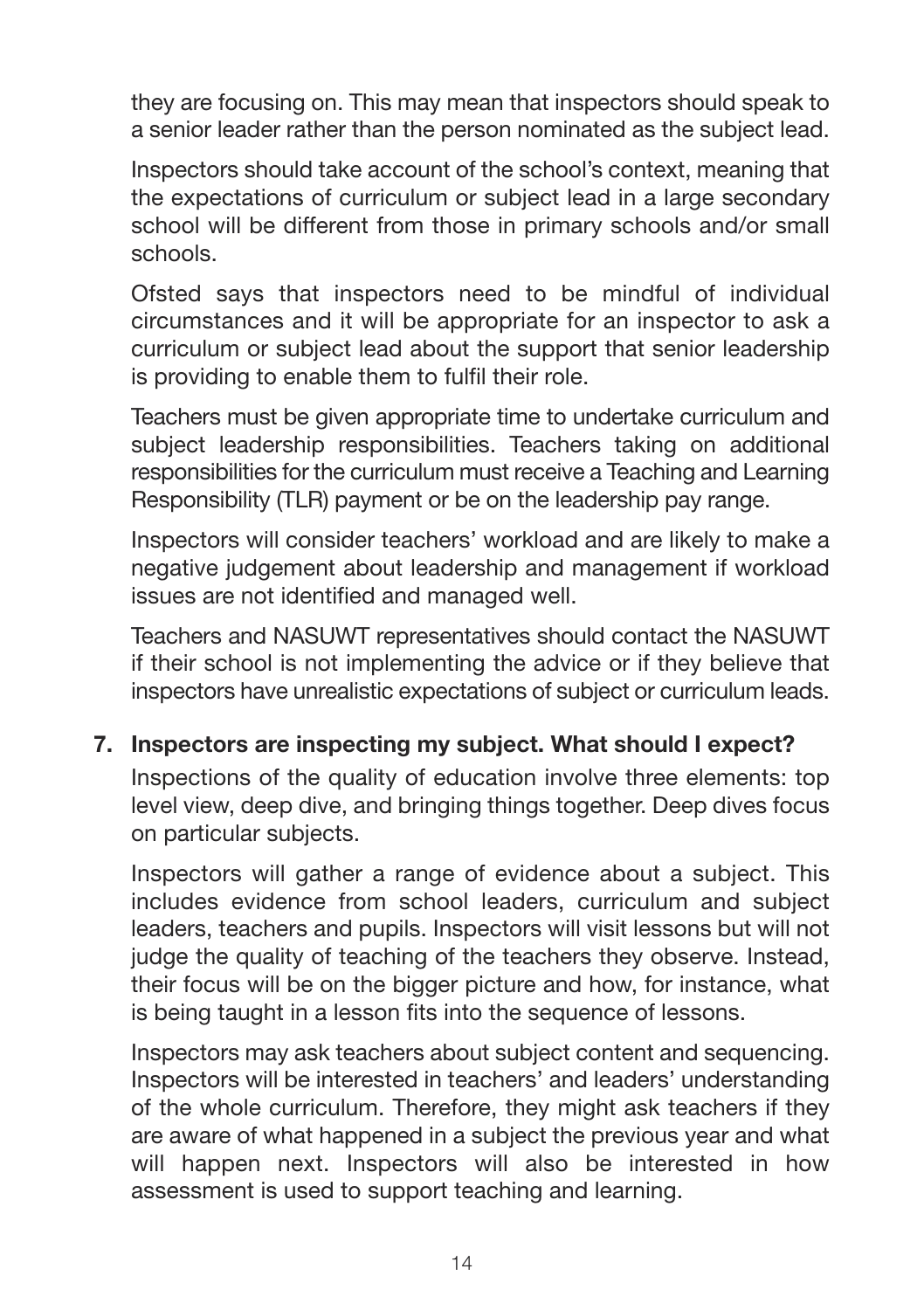Inspectors will be interested in how teachers are supported and developed, particularly teachers who are teaching a subject outside their area of expertise.

Deep dives are not subject inspections and inspectors will examine and draw together evidence collected from deep dives to form hypotheses that can be tested more generally. Inspectors will look for patterns and evidence of practice that may be systemic.

Inspectors will make a judgement about the entire curriculum and not just the deep-dive subjects and/or the years observed. This influences how inspectors will feed back to teachers and leaders. Inspectors are likely to provide informal feedback when they visit lessons, but may provide more formal feedback to teachers and leaders as a group. This is likely to be to a department or education phase. Feedback should address bigger-picture issues such as planning and sequencing of lessons and subject content. Inspectors should not provide feedback about individual teachers or individual teaching.

#### **8. How many assessments should the school undertake over the course of the academic year?**

Ofsted says that schools choosing more than two or three data collection points a year should have a clear reasoning for what interpretations and actions are informed by the frequency of collection. Ofsted also says that this needs to take account of the time taken to set assessments, collate, analyse and interpret the data, and the time taken to act on the findings. Ofsted says that inspectors should report if a school's system for data collection is disproportionate, inefficient or unsustainable for staff.

**9. The school is experiencing difficulties accessing external support for pupils with SEND and with mental health difficulties. Will this impact adversely on the school's inspection judgement?**

Ofsted acknowledges that schools are experiencing difficulties in obtaining appropriate support for some pupils with SEND or mental health issues.**<sup>10</sup>**

**<sup>10</sup>** Ofsted, page 10.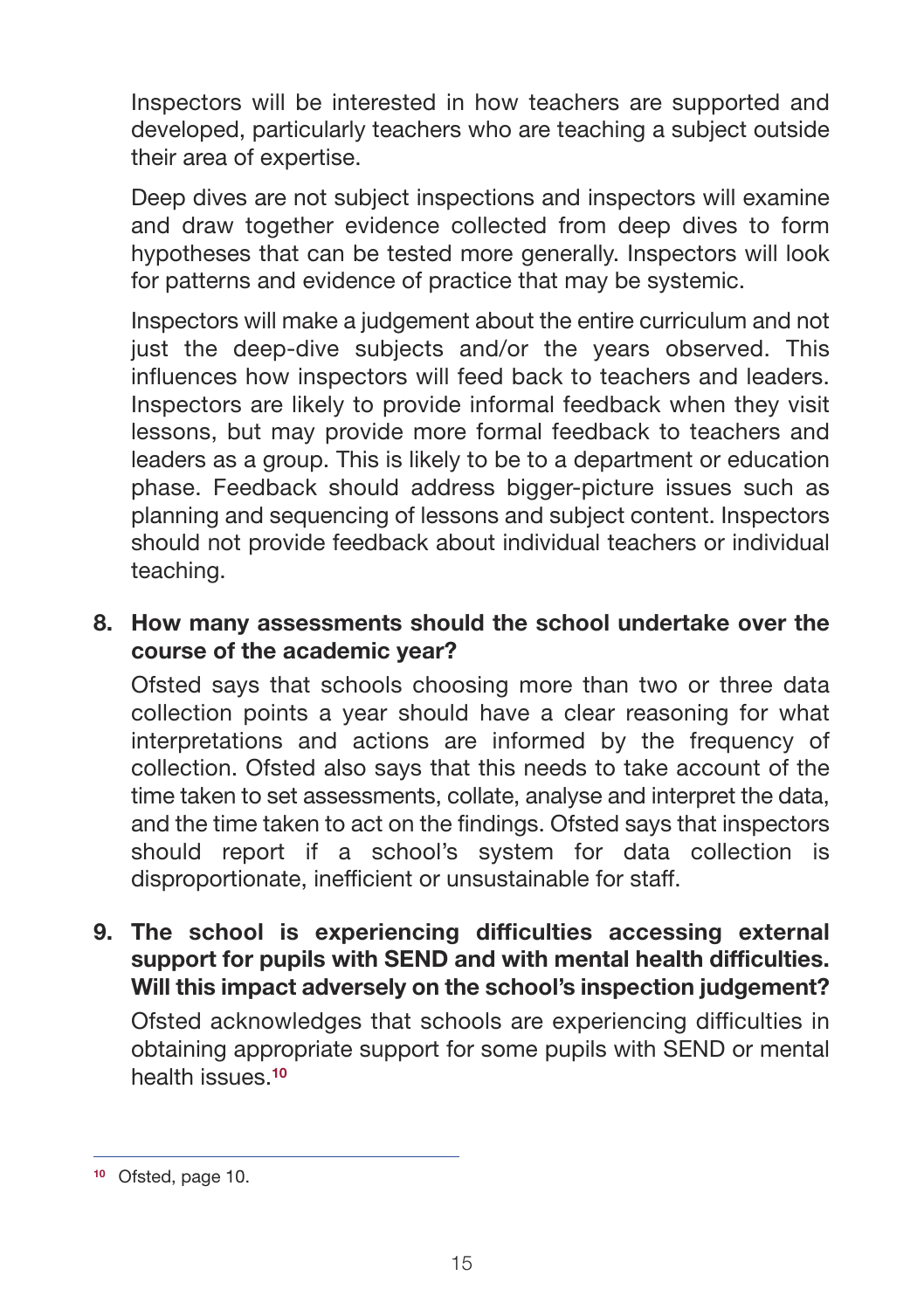Ofsted will expect schools to demonstrate that they have taken steps to secure external support and that concerns have been raised with appropriate authorities when support is not provided or is delayed. Ofsted will expect the school to be doing its best to support the pupil.

School leaders, special educational needs co-ordinators (SENCOs) and NASUWT representatives should contact the NASUWT if they believe that inspectors have not taken appropriate account of the lack of external support.

#### **10. Will inspectors penalise the school if they identify evidence of bullying, harassment, discrimination or low-level disruption?**

Ofsted recognises that every school is likely to experience some lowlevel disruption, and incidents of bullying and harassment may occur in any school. Inspectors will look for patterns and seek to establish whether issues are systemic. Inspectors will want to see that incidents are dealt with promptly and that appropriate action is taken to ensure that issues do not escalate.

Inspectors will look for evidence that the school takes appropriate action to protect staff and pupils, particularly those who are more vulnerable.

The critical points are that the school must be able to demonstrate that: low-level disruption and incidents of bullying, harassment and discrimination are not tolerated; appropriate action is taken to address incidents and prevent them from escalating; and staff and pupils are protected.

#### **11. How will inspectors inspect provision for pupils with SEND?**

Ofsted requires inspectors to weave SEND into every inspection. This means that inspectors must establish the context for SEND provision in the school and the ambitions for pupils with SEND. Inspectors must consider whether the curriculum is implemented appropriately for pupils with SEND and how well they are involved in school life.

Inspectors will want to understand how decisions about provision for pupils with SEND are made and how the school plans for and meets the needs of pupils with SEND. They are likely to pay particular attention to how leaders make decisions about the curriculum, and how they ensure that teachers are supported and enabled to meet the needs of pupils with SEND.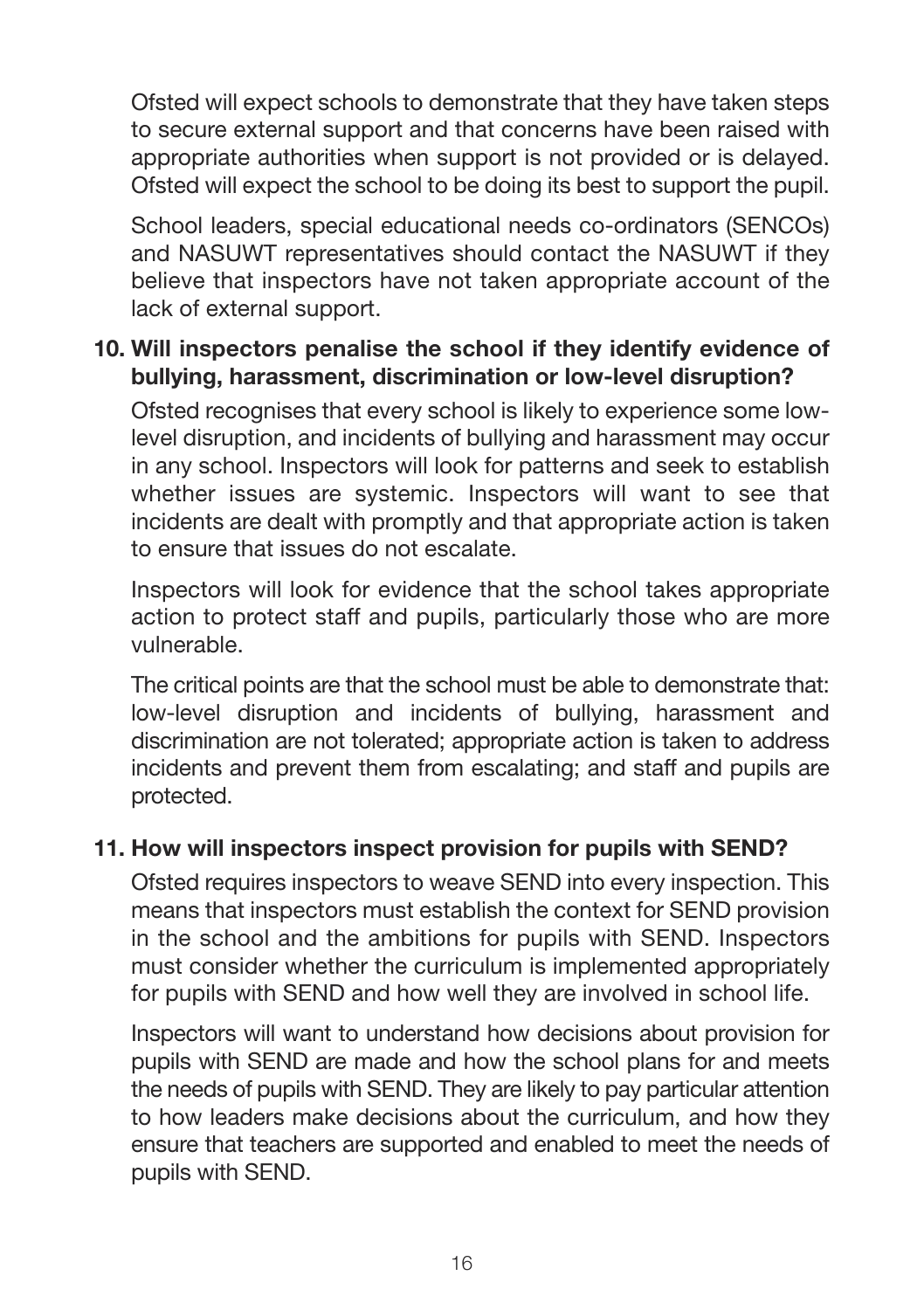Ofsted has told inspectors that some deep-dive samples should include pupils with SEND and that inspectors should have copies of those pupils' Education, Health and Care (EHC) plans and SEND support plans. It is important that staff do not undertake specific preparation for inspection. This means that a school may provide an inspector with information about its arrangements for provision mapping, or copies of pupil-profile documents as appropriate.

#### **12. How will the new inspection arrangements impact on SENCOs?**

Inspectors will want to speak to the SENCO during the inspection. Inspectors should take account of the position of the SENCO within the school. The expectations of a SENCO who is a senior leader should be different from that of a teacher who has a TLR. If an inspector does not seek the information, SENCOs should explain to the inspector where they sit within the school hierarchy. This will be particularly important if the SENCO is not a member of the senior leadership team.

Inspectors should consider the workload of the SENCO, including how senior leaders support the SENCO to fulfil their role. This is extremely important because SENCOs are likely to be under pressure if external services fail to provide support or use bureaucracy to ration or control access to provision.

The SEND Code of Practice states that: '*the SENCO has an important role to play with the headteacher and governing body in determining the strategic development of SEN policy and provision in the school. They will be most effective in that role if they are part of the school leadership team.'***11** The NASUWT strongly recommends that schools follow the advice in the Code of Practice.

SENCOs must be given appropriate time to undertake their role. They must also be paid on the leadership scale or receive a TLR.

SENCOs should contact the NASUWT for advice if their school uses the changes to inspection to impose greater demands on them. SENCOs should also contact the NASUWT if they believe that inspectors have failed to take appropriate account of their role and position within the school.

**<sup>11</sup>** DfE (January 2015), SEND Code of Practice, paragraph 6.87.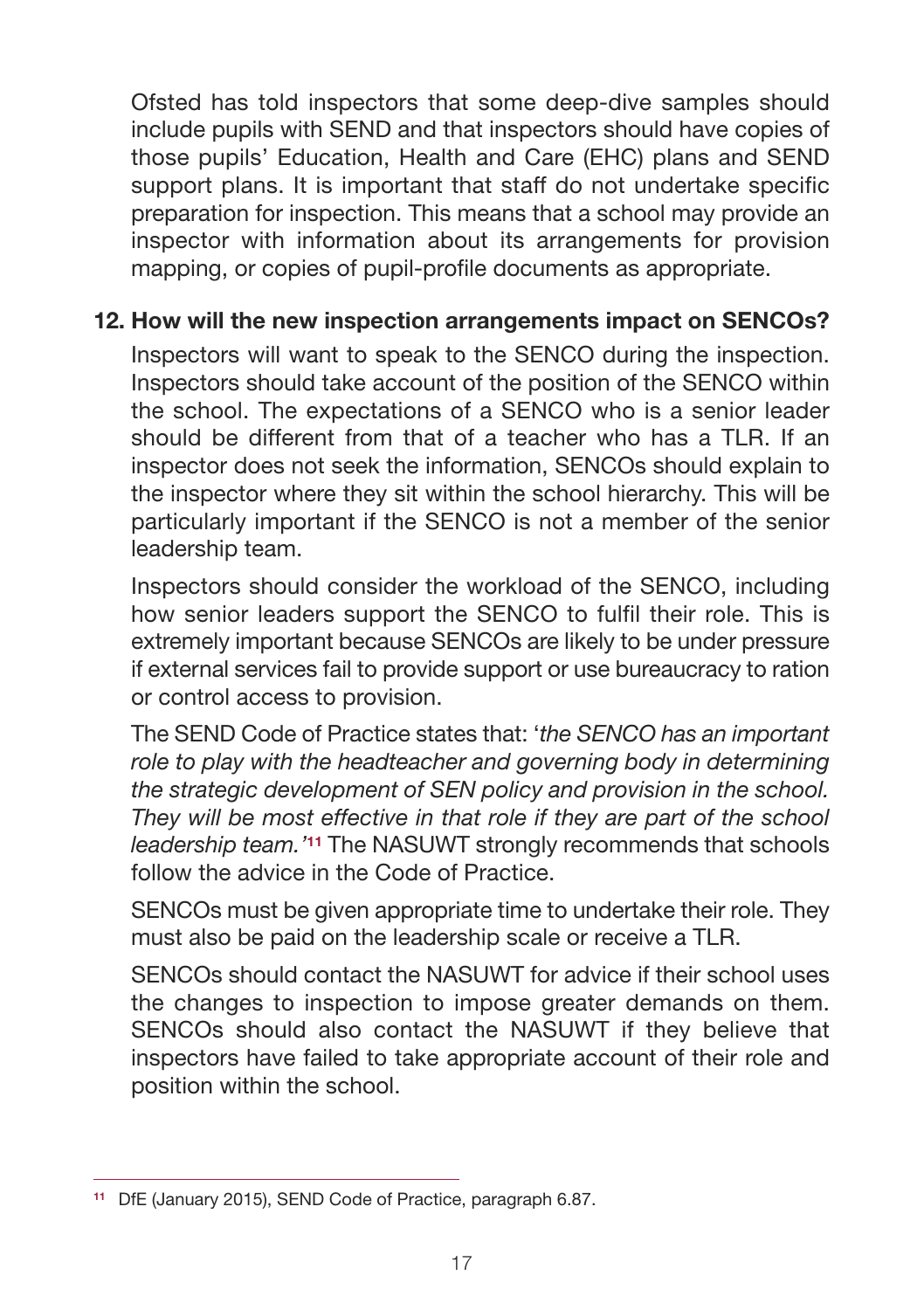### **13. Should a school use performance data and Ofsted grades to judge a teacher's performance?**

The report of the independent working group into workload, *Making data work*, includes an explicit recommendation which the Government accepted that: pay and progression should never be dependent on quantitative assessment metrics such as test outcomes.**<sup>12</sup>**

Inspectors will consider how school leaders support and develop staff. Performance management provides an ideal means for leaders to demonstrate that they are supporting teachers, including providing them with access to CPD.

The NASUWT has issued detailed advice on performance management/appraisal. This is available on the NASUWT website: **www.nasuwt.org.uk/performancemanagement**. The advice makes it clear that it is inappropriate for schools to use Ofsted grades to assess teachers' performance in observed lessons or to judge teachers' performance in performance management/appraisal records. The advice sets clear expectations about the pay and performance management practices that schools should adopt. Teachers should raise any concerns about performance management practices with the school and, if necessary, seek advice and guidance from the NASUWT.

### **14. Should the school undertake a review of the curriculum in order to prepare for inspection?**

Ofsted states that schools do not need to do anything in order to prepare for inspection. However, Ofsted also acknowledges that schools may want to review the curriculum in light of the changes to inspection. As a result, in the academic year 2019/20, inspectors may make allowances where schools are reviewing curriculum intent, so long as leaders can demonstrate that they are taking actions to bring about changes. Leaders would need to demonstrate that the changes would result in quality of education being 'good' within two years.

#### **15. My school introduced a two-year KS3 when the new GCSEs were introduced. How will inspectors view this?**

Inspectors will consider how well the school teaches a broad range of subjects in years 7-9. Inspectors will use the national curriculum to exemplify this breadth. Schools that have introduced a two-year KS3

**<sup>12</sup>** DfE (2018), *Making data work: Report of the Teacher Workload Advisory Group*, page 17; and Government response to the *Workload Advisory Group report, 'Making Data Work'*, page 6.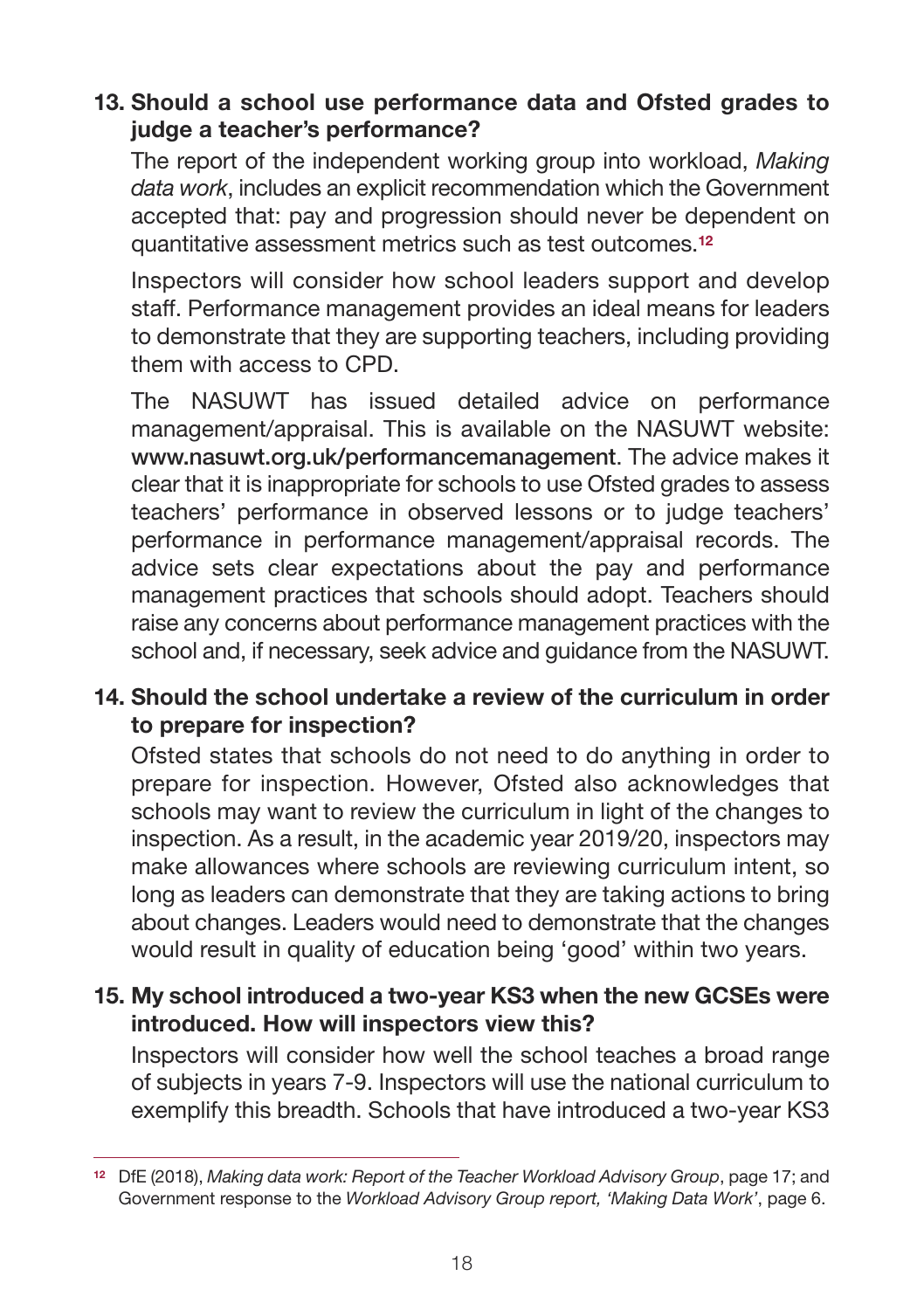in order to start GCSEs in year 9 should evaluate the impact of this policy on pupils. They should also take steps to ensure that year 9 pupils are still able to study a broad range of subjects commensurate with the national curriculum.

#### **16. Should a member of staff who works part time attend school on the days of the inspection if the inspection takes place on a day when they do not normally work?**

A member of staff, including the headteacher, must not be expected or asked to come into school if inspection takes place on a day when they do not normally work; for example, because they work part time or are doing a job share. However, if a member of staff does work, they should be paid for the additional time that they are in school.

#### **17. Should the school use a consultant to review and reform the curriculum?**

The NASUWT urges schools to be very careful about using consultants. The Union strongly recommends that schools do **NOT** use consultants to:

- produce statements of curriculum intent. Ofsted states that intent is nothing new and that schools do not need to write new statements, adapt websites or restructure staffing to cover intent.**13** This is a process that school leaders should work through over time. It is not something that can be bought 'off the shelf' (see the advice above on leadership of the curriculum);
- identify the questions that inspectors will ask under the new inspection arrangements. Schools should use the guidance provided by Ofsted in the inspection handbooks and focus on the broad issues and themes of inspection rather than adopting a tick-list approach. A tick-list approach is likely to generate workload and have limited impact;
- undertake mock inspections. Mock inspections are unnecessary and add to workload. Inspectors will consider staff workload and wellbeing and could make a negative judgement of leadership and management if the school uses consultants in this way.

**<sup>13</sup>** See the Ofsted blog about curriculum intent: **https://educationinspection.blog.gov.uk/ 2019/07/01/busting-the-intent-myth/** (accessed 8 July 2019).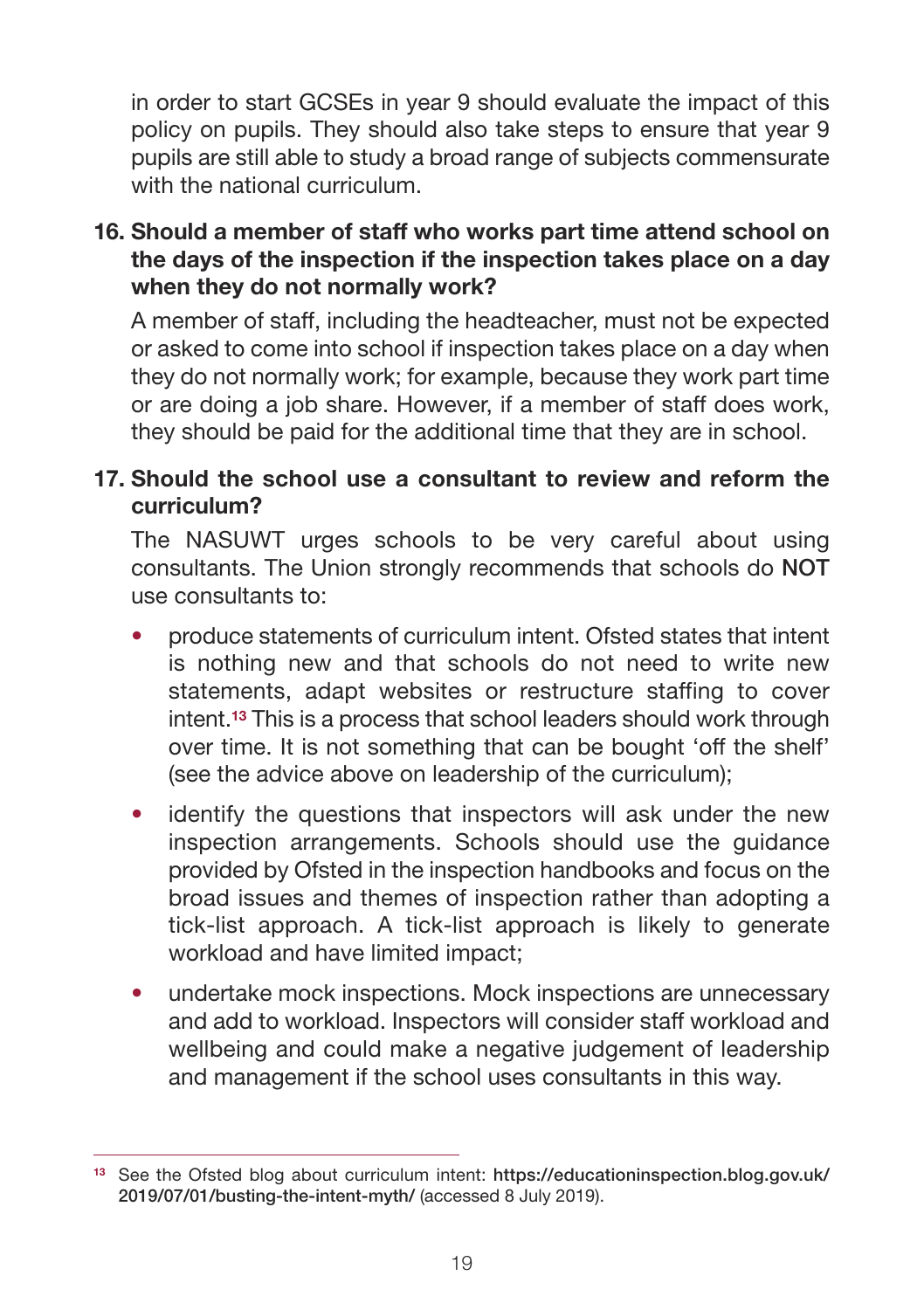NASUWT representatives should contact the NASUWT for advice if their school has support needs related to the new inspection arrangements.

#### **18. If the school is being inspected, should teachers complete Ofsted's online survey for staff?**

The NASUWT urges teachers and school leaders to complete the Ofsted online staff questionnaire. This will be particularly important in short inspections where inspectors have limited time to identify and examine practice and issues in detail. The questionnaire provides a means for teachers to highlight how well the school is supporting them and to provide evidence about issues such as those relating to workload, behaviour and support.

#### **19. How can I provide the NASUWT with evidence about the school's inspection?**

The NASUWT collects evidence about the inspection process and encourages teachers and school leaders to complete the short survey about their experiences. The NASUWT will use this information to identify how it can better support members, including by pressing for changes to policies and practice nationally and locally, including in individual schools.

> The survey can be accessed at: **www.nasuwt.org.uk/inspectionsurvey**.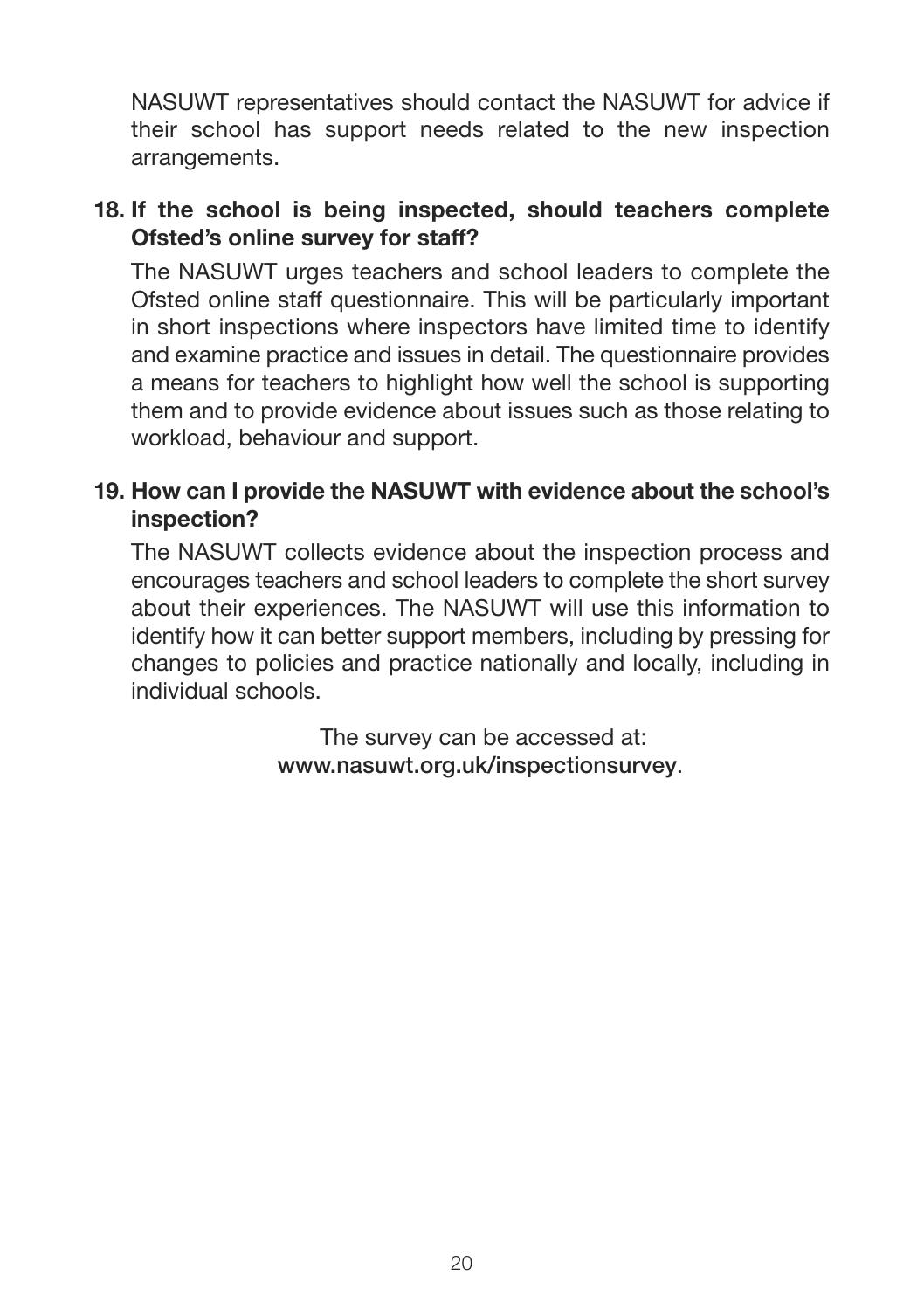# **Further information**

# **Ofsted**

Ofsted, *Clarification for schools*. Available at: **https://www.gov.uk/ government/publications/school-inspection-handbook-from-september-2015/ofsted-inspections-mythbusting**.

Ofsted (May 2019), *The education inspection framework: Framework for inspections carried out, respectively, under section 5 of the Education Act 2005 (as amended), section 109 of the Education and Skills Act 2008, the Education and Inspections Act 2006 and the Childcare Act 2006*. Available at: **www.gov.uk/government/publications/education-inspection-framework**.

Ofsted (May 2019, updated September 2019), *School inspection handbook: Handbooks for inspecting schools in England under section 5 of the Education Act.* Available at: **www.gov.uk/government/publications/ school-inspection-handbook-eif**.

Ofsted (May 2019, updated September 2019), *School inspection handbook – section 8: Handbook for inspecting schools in England under section 8 of the Education Act.* Available at: **www.gov.uk/government/publications/ handbook-for-short-monitoring-and-unannounced-behaviour-schoolinspections**.

Ofsted (May 2019, *Inspecting the curriculum: Revising inspecting methodology to support the education inspection framework.* Available at: **www.gov.uk/government/publications/inspecting -the-curriculum**.

Ofsted inspection blog: **https://educationinspection.blog.gov.uk/** (provides guidance and commentary about inspection, including what Ofsted does and does not require).

# **NASUWT**

NASUWT (June 2019), *NASUWT Briefing: Changes to Ofsted inspection from September 2019*. Available at: **www.nasuwt.org.uk/uploads/assets/ uploaded/f4404160-a64f-4301-929f248625cf5cf7.pdf**.

NASUWT (September 2019), *Ofsted inspection of maintained schools and academies: advice for school leaders, teachers and NASUWT representatives.* Available at: **https://www.nasuwt.org.uk/advice/in-theclassroom/inspection-and-accountability/inspection-in-england/ofsted -inspection.html**.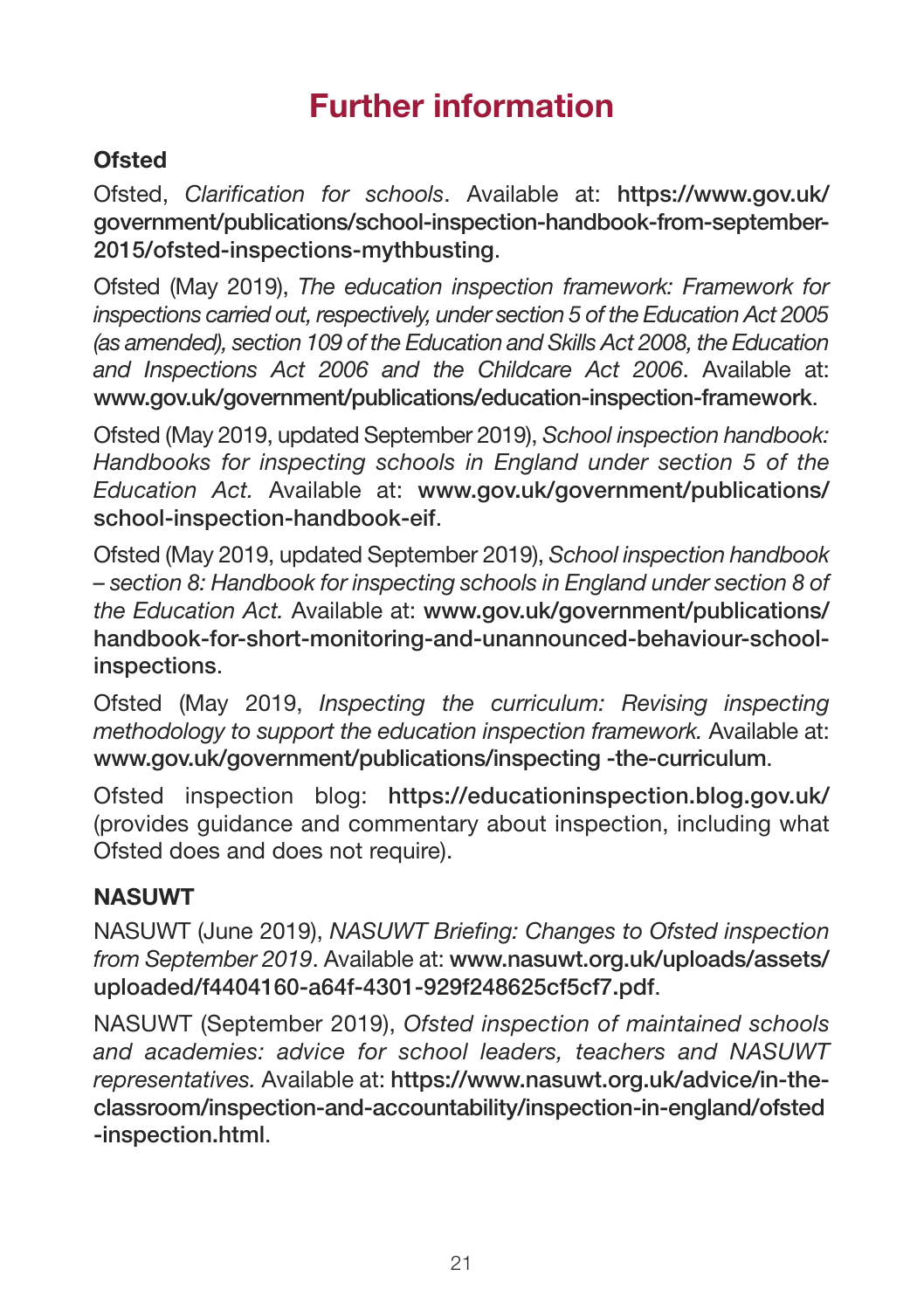NASUWT (2019), *Developing a behaviour management policy.* Available at: **www.nasuwt.org.uk/uploads/assets/uploaded/5cba913a-229d-4e4e-a11096bc344b0ba8.pdf**.

NASUWT (2019), *Reviewing behaviour management procedures: guidance for NASUWT representatives.* Available at: **www.nasuwt.org.uk/uploads/assets/uploaded/5e4c75a0-f993-458c-9cbe3240efed4f25.pdf**.

NASUWT (2018), *Taking control of your performance management: practical guidance for teachers.* Available at: **www.nasuwt.org.uk/ uploads/assets/uploaded/1b4ab676-8091-44e8-99e9e80f87f7c341.pdf and www.nasuwt.org.uk/advice/performance-management.html** for other performance management resources.

NASUWT (2017), *The Prevent Strategy: Guidance for school leaders in England*. Available from: **www.nasuwt.org.uk/advice/in-the-classroom/ children-and-young-people/prevent-and-tackling-extremism.html**.

NASUWT (2017), *The Prevent Strategy: Guidance for teachers in England*. Available from: **www.nasuwt.org.uk/advice/in-the-classroom/childrenand-young-people/prevent-and-tackling-extremism.html**.

NASUWT (2016), *Universal Values: Responding to the requirement to promote Fundamental British Values*. Available at: **www.nasuwt.org.uk/ uploads/assets/uploaded/b49175fd-4bf6-4f2d-ac5b2759c03015be.pdf**.

NASUWT (2016), *Universal Values: Further ideas and activities.* Available at: **www.nasuwt.org.uk/uploads/assets/uploaded/e3e26656-96ef-4a8c-827de577c02209e0.pdf**.